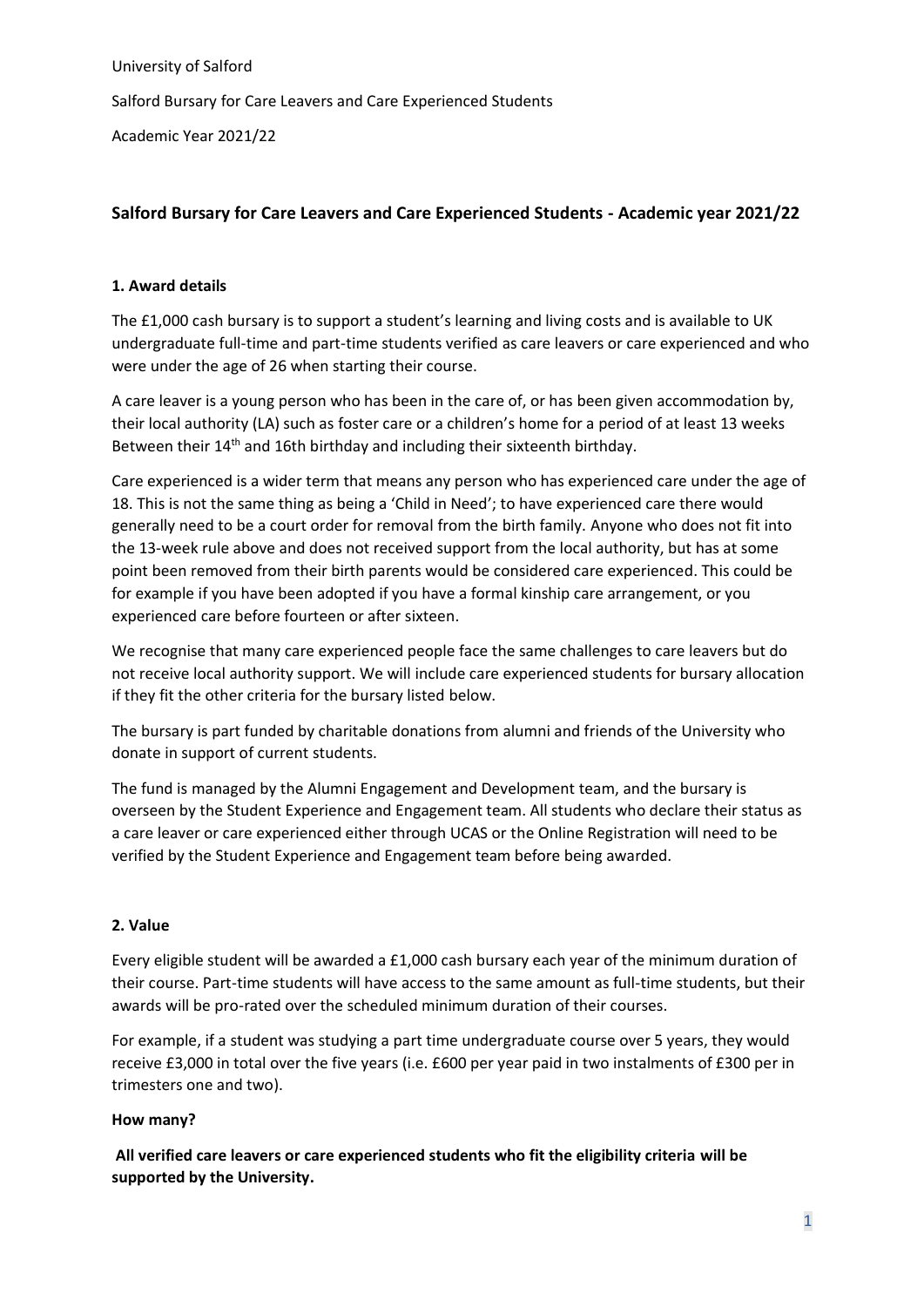University of Salford

Salford Bursary for Care Leavers and Care Experienced Students

Academic Year 2021/22

### **3. Eligibility**

To receive the £1000 bursary, (paid in two instalments of £500, one in trimester one and one in trimester two), students must meet all the following criteria:

• Verified as a care leaver or eligible care experienced student by the Student Experience and Support team.

• Be studying a course either delivered by the University on the University's main campus (including Media City) or at a UK partner college: Salford City College, Bury College or Hopwood Hall.

• Must be classed as a Home (England, Wales, Scotland, Northern Ireland, Channel Islands, Isle of Man or Republic of Ireland) for fee purposes.

• Must have consented to the sharing of data submitted to the Student Loans Company.

• Must have been resident in the UK during the period of care (i.e. England, Wales, Scotland,

Northern Ireland also included is Republic of Ireland).

• Must have met the required progression criteria for their course and successfully progress to the next level of study.

• Must not have been previously registered with the University for any course except where the student is progressing from a foundation course to the first year of an undergraduate course (level 4).

For the 2021/22 academic year:

• Have registered for and be starting a full-time or part-time undergraduate course at level 4 (first year) to be delivered by the University at its main campus or a UK partner college AND must be paying the maximum undergraduate fee of £9,250 per year. This includes those students on a Higher National Certificate (HNC) course.

#### OR

• Have registered for and be starting a foundation course (level 3) to be delivered by the University at its main campus or at a UK partner college: Salford City College or Hopwood Hall.

Bursaries will be awarded to those who meet the eligibility criteria at the University at the time of allocation.

Those not eligible for this bursary: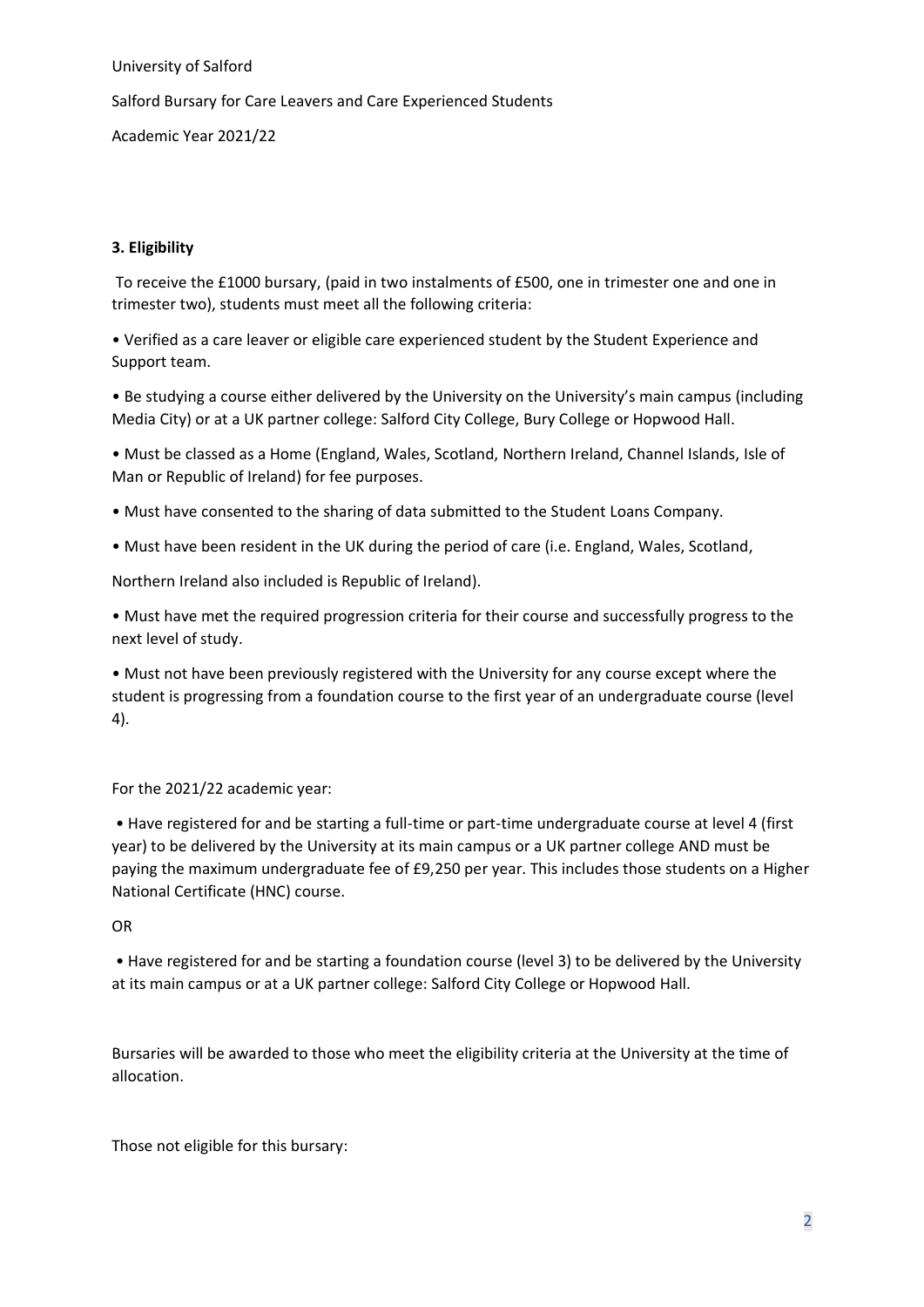University of Salford Salford Bursary for Care Leavers and Care Experienced Students Academic Year 2021/22

• Students who have been looked after by family members or legal guardians (without the involvement of their LA), have a residency order, or have been given accommodation or supported housing by a charity.

• Students who are not classed as home for fees purposes, or whose fee status is unresolved.

• Students who were not ordinarily resident in the UK (i.e. England, Wales, Scotland, Northern Ireland) or the Republic of Ireland.

- Students studying on a degree apprenticeship course.
- Students in receipt of the Estrangement Summer Bursary.

• Students deferring entry – subject to awards still being available, students holding offers for a deferred entry will be considered for an award the year they start their course.

• Students studying at postgraduate level.

### **4. Verification of care leaver/ care experienced (including kinship care) status**

• Verification will be undertaken by the Student Experience and Engagement team, who will cross reference information provided through UCAS and Online Registration. Each student who has declared their status will be invited to attend a welcome session to verify their status and discuss their personalised learning support and eligibility for the Care Leavers' Bursary.

• Students who have self-declared as a care leaver or care experienced will be asked to provide evidence that they have been in care. For a care leaver this should be a matter of providing the letter that was submitted to the SLC from your local authority. If you are care experienced or do not have a relationship with your local authority, then you may need to either make contact with them again to write a letter stating that you are care experienced or provide another form of evidence such as adoption papers or court order papers. If you are finding it difficult to find evidence the Care Experience team in askUS should be able to help you if you contact us early enough.

• If the student is unable to provide the evidence asked for, the Student Experience and Support team will discuss this in further detail at the welcome session.

• The scheduled welcome sessions will involve the Alumni Engagement and Development team. All bursary holders are invited to attend the team's events to celebrate their achievements with alumni and friends of the University.

#### **5. Use of awards**

Awards are not transferable.

#### **6. Payment**